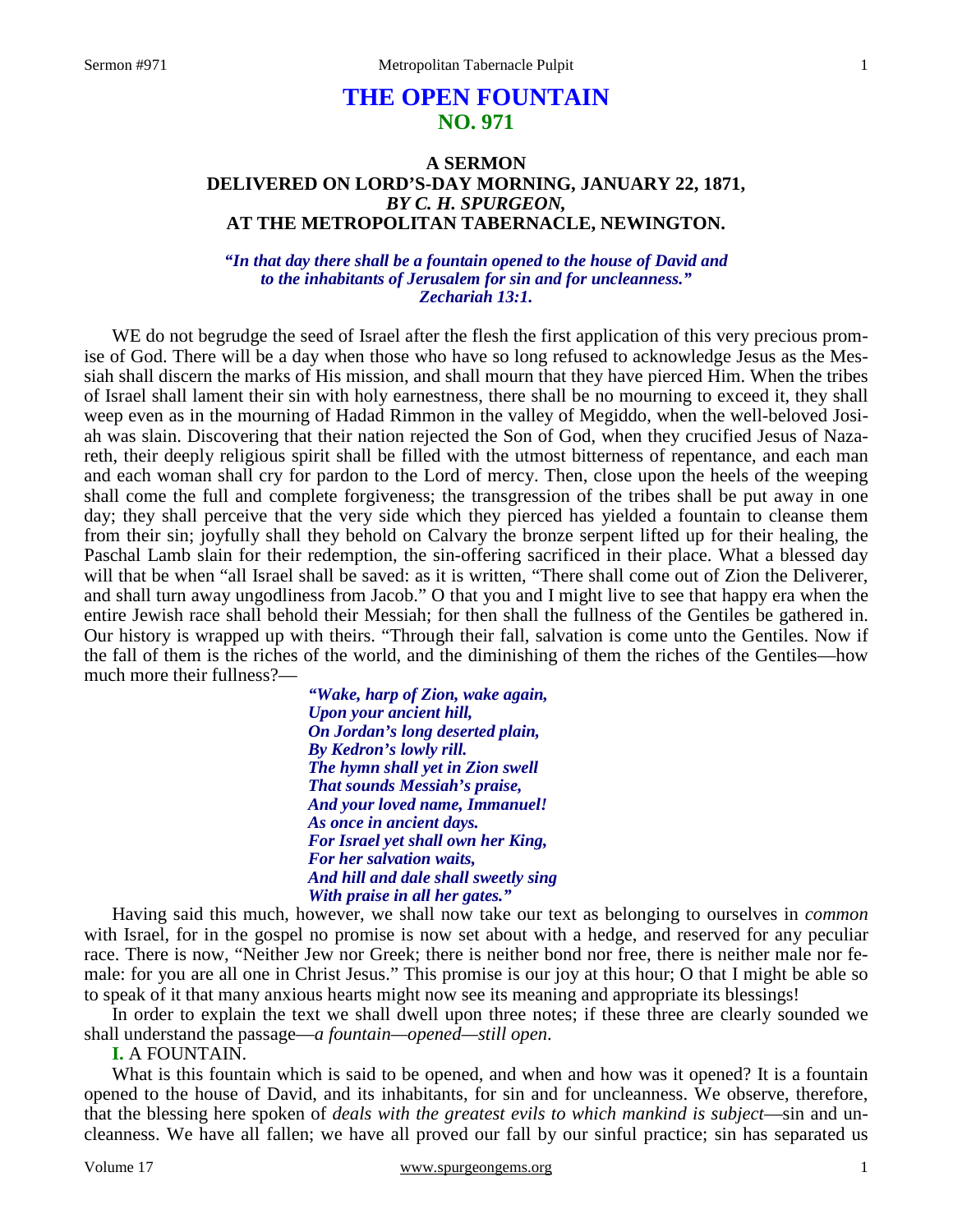from God, and brought upon us His divine wrath. Uncleanness, which is a tendency still to sin, a defilement of our nature, prevents our returning to our heavenly Father, and entering into renewed fellowship with Him. This great evil in its double form is according to the text, distinctly recognized by God. It is not winked at; it is not treated as a trifle that may remain. And yet man may be beloved of God and be happy; but, the evil being there, preparation is made for its removal. The text does not say that the filthiness is concealed, that the transgression is excused, but that there is a *fountain* opened for the effectual removal of sin and uncleanness. In the gospel, God never trifles with human sin; we proclaim full, free, immediate forgiveness to the very chief of sinners, but it is not in a way which makes men think that sin is trivial in God's esteem, for there is coupled with the declaration of pardon, a description of the way in which God, by the sacrifice of His Son, renders it possible for Him to be merciful without being unjust. In the substitution of Christ Jesus we see justice and mercy peacefully embracing and conferring double honor upon each other! I repeat the word—the uncleanness is not concealed, the sin is not winked at, but there is a *fountain* prepared for the purging away of the defilement—and it is opened to the house of David, for the great and mighty, and to the inhabitants of Jerusalem, the poor, common people of every class. Hear this, you who feel yourselves sinners! God has provided means for delivering you from your sins!

The text recalls to your notice the double nature of the evil of sin, and the character of the provision which meets the double evil: the fountain is opened for sin! That refers, no doubt, to the guilt of sin, to sin as offending God and deserving punishment; there is a fountain opened in the atonement, by which the offense rendered to God's honor and dignity is put away. What if we have sinned? The Lord has punished that sin in the person of His own Son; He has thus fulfilled His threat, and proven the truth of His word. In Jesus Christ, therefore, the guilt of those for whom He was a substitute is put away consistently with the righteousness of the great lawgiver. God is just and yet the justifier of him that believes in Jesus! But this would not be enough, for there is a second mischief, namely, that our nature has become unclean and consequently estranged from God. Through our natural corruption, and the effect of our past sins, we are morally and spiritually diseased; our mind is in itself biased towards evil, and hostile to good. God does not pardon sin and leave the sinner as he was in other respects; wherever forgiveness of the guilt is bestowed, a *renewal of the nature* is worked. The fountain opened for pardon is also opened for purification; the washing which takes away the offense before heaven, also removes the *love* of offending; herein is double joy, for does not every true penitent feel that mere pardon would be a poor benefit to him if it allowed him to continue in sin? My God, deliver me from sin itself, for this is the great burden of my soul! Oh, could I have the past forgiven, and yet live an enemy to my God, enslaved by evil and a stranger to holiness—then I would still be accursed! What if God ceases to punish wickedness? Sin in itself is a curse; to love the wrong is the beginning of hell! Blessed be the Lord, when He opened the fountain to cleanse His sinful people, He made it, "of sin the double cure"; that it might at the same time cleanse us from its guilt and power!

For our double need there is according to the text, only one supply; no mention is made of two fountains, neither are there two methods for the putting away of sin. But the one method is divine; God Himself has devised, ordained, and prepared it! Would you have sin forgiven you? Wash! There is a fountain opened! Would you have sin eradicated from your nature, and your heart made pure? Wash! heaven declares that the fountain is opened for this also. Imagine not that God has proposed an ineffectual means of cleansing; His arrangements are never failures. Man may through his poverty provide a feast which is so bare as to mock the hunger of those invited; his meager hospitality may be an insult to the greatness of human necessity, but it is never so with God! At His banquet of mercy, oxen and fatlings are killed; milk and wine run in rivers; fat things full of marrow are heaped up! No stint is found at Jehovah's board! When God appoints a supply for any need, we may be assured that it is a real and sufficient provision. O penitent souls, rest assured that in Jesus' sacrifice there is an effectual provision for the forgiveness of sin, and an infallible means for the purging of your nature from its tendency to sin! God, in the covenant of grace provides no seeming, superficial semblance;; but in very deed He satisfies the longing soul! O men and women, there is provided for your sin and your uncleanness that which exactly meets your need!

According to the verse before us this provision is inexhaustible; there is a *fountain* opened. Not a cistern nor a reservoir, but a fountain; a fountain continues still to bubble up, and is as full after 50 years as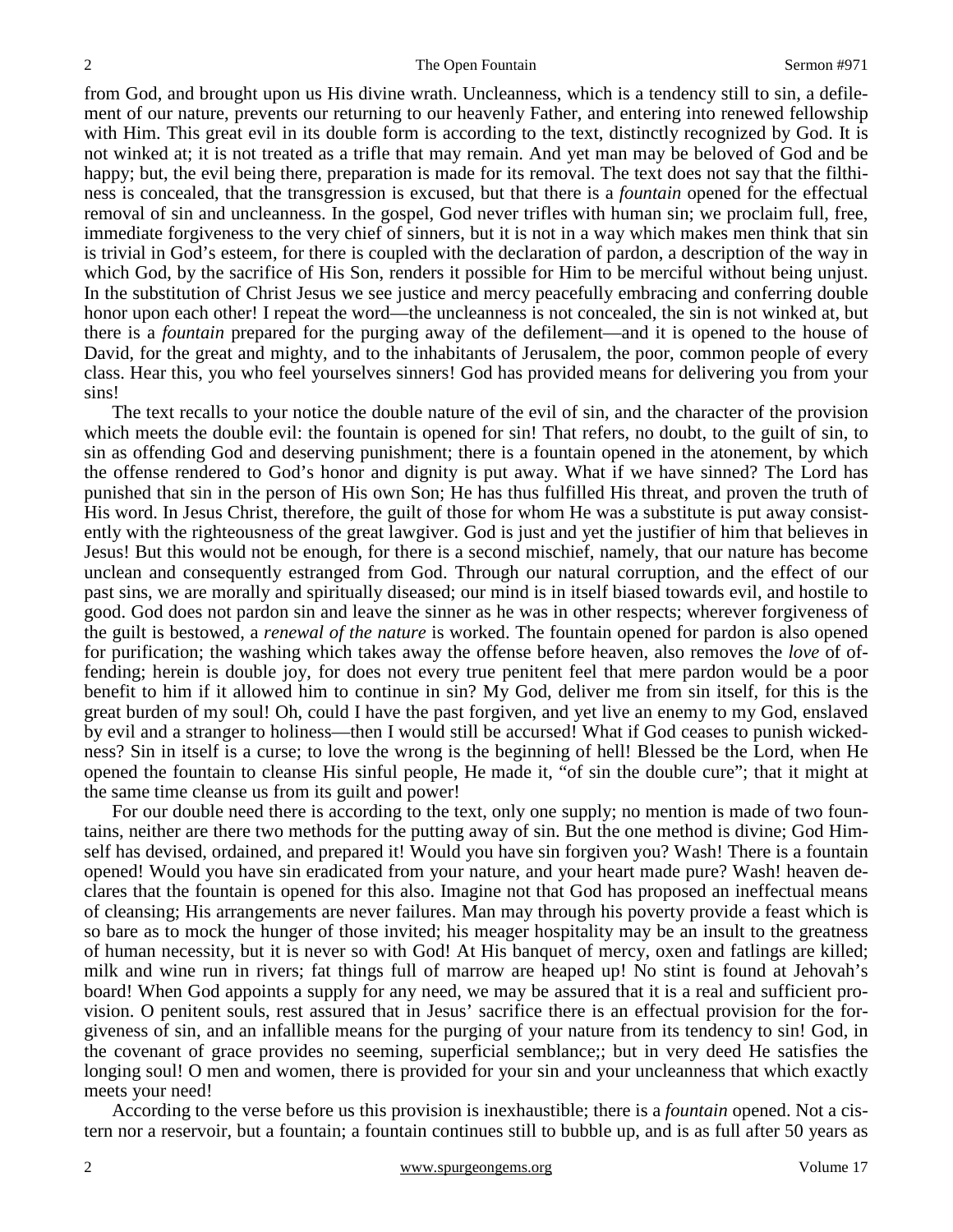#### Sermon #971 The Open Fountain

at the first, and even so the provision and the mercy of God for the forgiveness and the Justification of our souls continually flows and overflows; there is a supply so large that when thousands of the sons of Adam come, they find that there is enough for their demands; and as new generations continue to come all along the centuries, they shall find that the supply has not in any degree been diminished! For the sin of Adam and Abel the atonement was sufficient, but it shall be equally so for the last repenting sinner! David saw the cleansing flood and washed away his crimson sins, but he left the fountain undefiled; and it is as effectual for you and for me as it was for him! For sinners in the last days the fountain is as full, as cleansing, and as free as for sinners in the first ages of the world!

Thus I have testified to you that for the great necessity of men in this double form there is a divinely appointed and inexhaustible supply; and it is intended for high and low, rich and poor, for the royal and the ragged, the prince and the pauper.

When was this fountain opened? When was this divine and inexhaustible supply revealed to men? The answer may be given thus—the fountain was opened for sin and for uncleanness when the Lord Jesus died; God, the everlasting Word, was made flesh and dwelt among us, and in fullness of time the weight of human sin was laid on Him; in order to put that sin away He must die, for death was the penalty for guilt; so up to the cross He went through unspeakable agonies, and at the last He yielded up His soul; and when He did so sin was put away, and the fountain for the cleansing of sin was effectually opened. When the soldier with the spear pierced His side, and there came forth blood and water, then was it proven that this was He who came not with water only, but by water and by blood—a Savior who takes away the offense of sin as touching God, and the defilement of sin in human nature.

Furthermore, the fountain may be said to be opened to each one of us when the gospel is preached to us. "In that day there shall be a fountain opened," means secondarily that whenever the gospel of Jesus Christ is fully and faithfully preached, then the cleansing efficacy of the atonement of Jesus which before was as a sealed fountain, is opened to those who hear; and best of all, according to the context of the text, this fountain is opened in the day when men repent of sin. Does it not say that they shall mourn, each family apart, and their wives apart, and in that day shall there be a fountain opened? The sinner does not find a Savior until he bewails his sin; when he sees his own filthiness; then it is that the way to have that filthiness removed is made clear to him! God is always willing to forgive, but we are not always willing to be forgiven; the fountain is experimentally opened to each one of us when we spiritually discern it, believe in it, and are made partners of its cleansing power. Years ago a German prince who was entertained by the French government, was taken to the galleys of Toulon where a number of men were held as convicts on account of their crimes. The commandant decreed that in honor of the prince's visit, some prisoner whom he might choose should be set at liberty. The prince went round among the prisoners, and talked with them; they all knew that he had the power to liberate one of them, and he found that according to their talk they were nearly all innocent, and had been condemned by mistake, or by flagrant injustice! He passed them all by, and spoke with one who talked in another style; he was guilty upon his own confession; "I, certainly," said he, "have no reason to complain of my hard work in the galleys, for if I had my due, I should have been put to death for my crimes." He went on to acknowledge with much humility the former evils of his life, and the justice of his sentence; the prince set him free, and said, "This is the only man in this place who is fit to be pardoned; he has a sense of his transgressions; he may be trusted in society." So too, the pardoning mercy of God passes by those who say each one in their souls, "I am not guilty; I have not been more sinful than other people; I see nothing very remarkable in my case, and if I were sent to hell the sentence would be too severe." Although there is a fountain for sin and uncleanness by Jesus Christ, it is not opened personally to your experience; you cannot see it, do not appreciate it, and will not participate in its benefits unless you know yourself to be a sinner! But if there is one here really guilty, one who feels his sin to be deserving the wrath of God, then this day I have authority from the Most High to say to him there is a fountain opened for sin and uncleanness! You mourn your sin; you confess your guilt; you wish you could mourn it more; you feel yourself undeserving and unworthy—then you are the man to whom the mercy of heaven is this day freely proclaimed! Jesus has come forth on purpose to bind up the broken-hearted, to proclaim liberty to the captives, and the opening of the prison to them who are bound; the time for the actual opening of the cleansing fountain to us is the time when the heart confesses its guilt and desires pardon of the Most High. Dear friend, has this time come for you? I pray as you love your soul, consider your ways!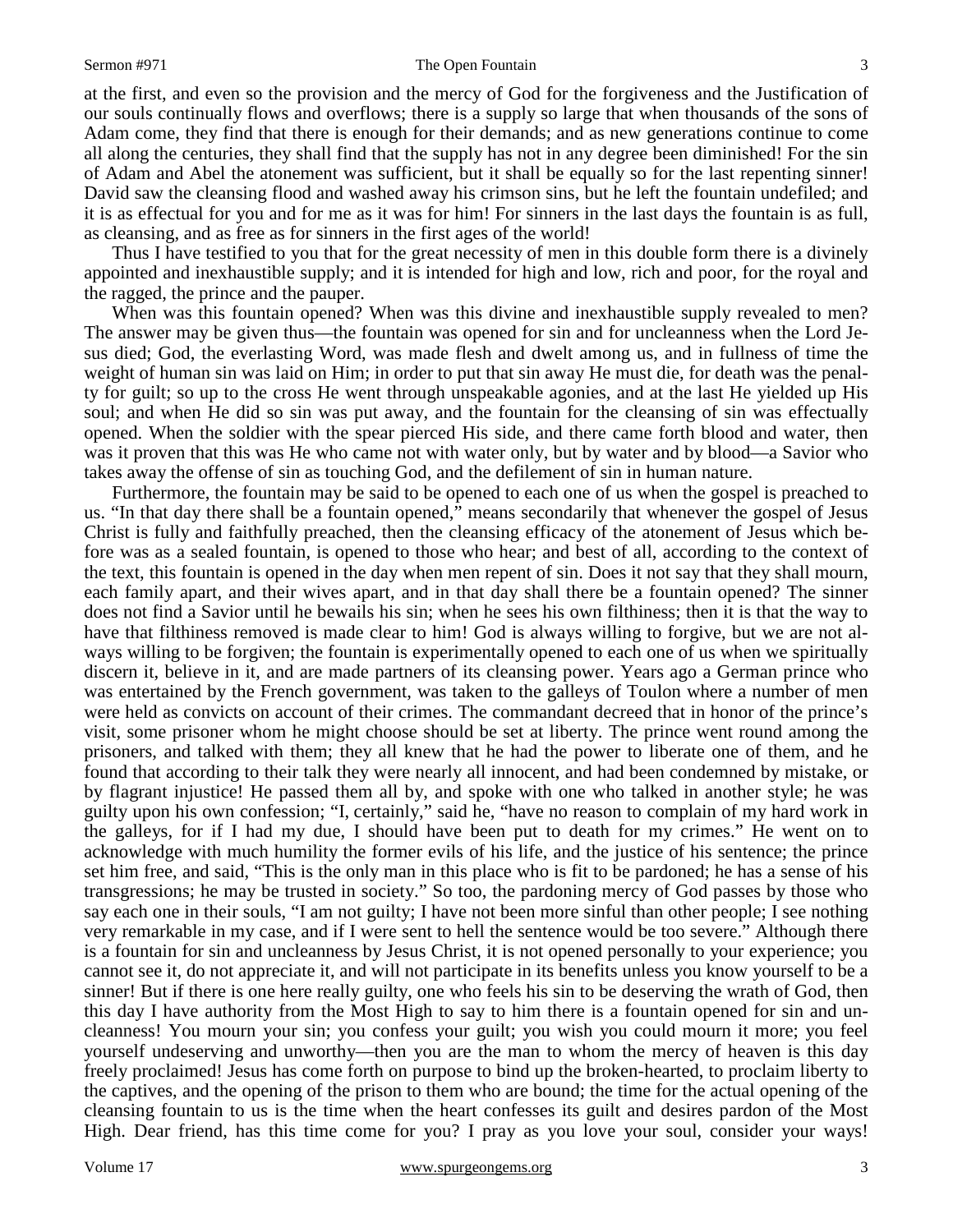Acknowledge your transgressions, and rest not till the blood of atonement has made you clear from guilt. Need the subject be pressed upon you? Surely your own reason should lead you to be anxious upon a matter so vital to your soul's eternal interests. How sad it will be if there is a fountain and yet you die unwashed! If there is a Savior, and you perish forever, what wretchedness it will be!

**II.** My chief business, this morning, is to sound forth the second note of my text—it is a fountain OPEN.

The means by which sin and sinfulness can be put away are at this moment accessible to the sons of men. The atonement is not a fountain hid and concealed; it is not closed and barred, and bolted; it is a fountain open. The doctrine I have to teach is very simple and plain; there is no room here for oratory and elocution, and polished periods; it is the most plain gospel doctrine in the world, and yet I am very very happy to have to speak it to you, for I do trust God may bless it to many, that they may find the pardon of their sin, and the removal of their uncleanness! I would sooner tell you the good news from heaven in broken accents than anything else with the tongue of an angel!

The fountain which God has provided is open this day. Now what is meant by this? It means partly that the gospel is so preached that *you can understand it;* the gospel this day is not concealed in Latin, as it was before the days of Luther; it is not wrapped up in types and shadows, as it was in the old dispensation; the gospel is preached in many places in this country as plainly as words can deliver it; so plainly that he who runs may read it! I will tell it to you again: God must punish sin, but He has laid the punishment on Christ, and whoever believes in Christ Jesus is forgiven! Why do not men accept the Savior? Why do they not come and trust Him? For when they trust Him they are saved at once! Ah, my hearers, if any of you do not wash from your uncleanness it is not because you do not know how; if our gospel is hid it is not our fault! It is hid to those who are lost, in whom the god of this world has blinded their eyes. God is our witness, we have never sought after excellence of speech, nor the gaudiness or elegance of language; but simply we have set before your souls this fact that Jesus Christ is the substitute for sinners, and that you must simply trust in Him, and you shall be saved. At your own peril is it if you reject the gospel; but if you do so, at least bear us this witness—that we have set forth Christ visibly crucified among you; not hanging up veils of human speculation of our own spinning, or curtains embroidered with curious devices of logic and theology, or of ceremony and ritual. We have cried aloud in plain words—

## *"There is life in a look at the Crucified One!"*

We have bid you look to Jesus, and have told you, in God's name, that as you look to the Crucified you shall find eternal life! Blessed are the people who know the joyful sound! More blessed, still, if they yield obedience to it!

In the next place, it is meant that the provision made in Jesus is *accessible to you all, and there is no barrier on account of uncircumcision or natural descent*. When Peter first began to preach the gospel, if he had heard that there was a Gentile in the congregation, I am afraid he would have put in a question as to whether a Gentile could be saved. It took some time to bring Peter's mind round to the belief that to the Gentiles also the gospel was to be preached! Paul seemed far more readily to imbibe that idea, but now, for me, a Gentile preaching to you Gentiles—this difficulty does not arise, and how thankful we ought to be that it does not! "Is He the God of the Jews only? Is He not also the God of the Gentiles? Yes of the Gentiles also." Our Lord Jesus, by His death, has torn the veil, and pulled down every wall of separation, so that the same Messiah who was sent to the seed of Abraham, after the flesh, is sent to us also who were sinners of the Gentiles. We become of the seed of Abraham when we believe in Christ, for Abraham was the "father of the faithful." The fountain is open then in the removal of the barrier which divided the natural Israel from the rest of mankind.

So, too, at this day, when we read that the provision made for the removal of sin and sinfulness is open, we learn that it is *personally approachable by us*. Certain fanatics in our day will have it that grace comes to us through priests. There is the fountain, they say, but you must not touch a drop of the purifying stream yourself; that venerable gentleman in white, or black, or blue, or scarlet, or violet—as the day of the month or the change of the moon may be—must stand at the fountainhead and catch the water as it flows; and then after he has said upon it sundry manipulations you may drink from his hand, but you, who are not ordained, must not go to the fountain for yourselves! Ah, my brothers and sisters, but we know better than to make gods of men, or saviors of sinners like ourselves! We dispense with priests, for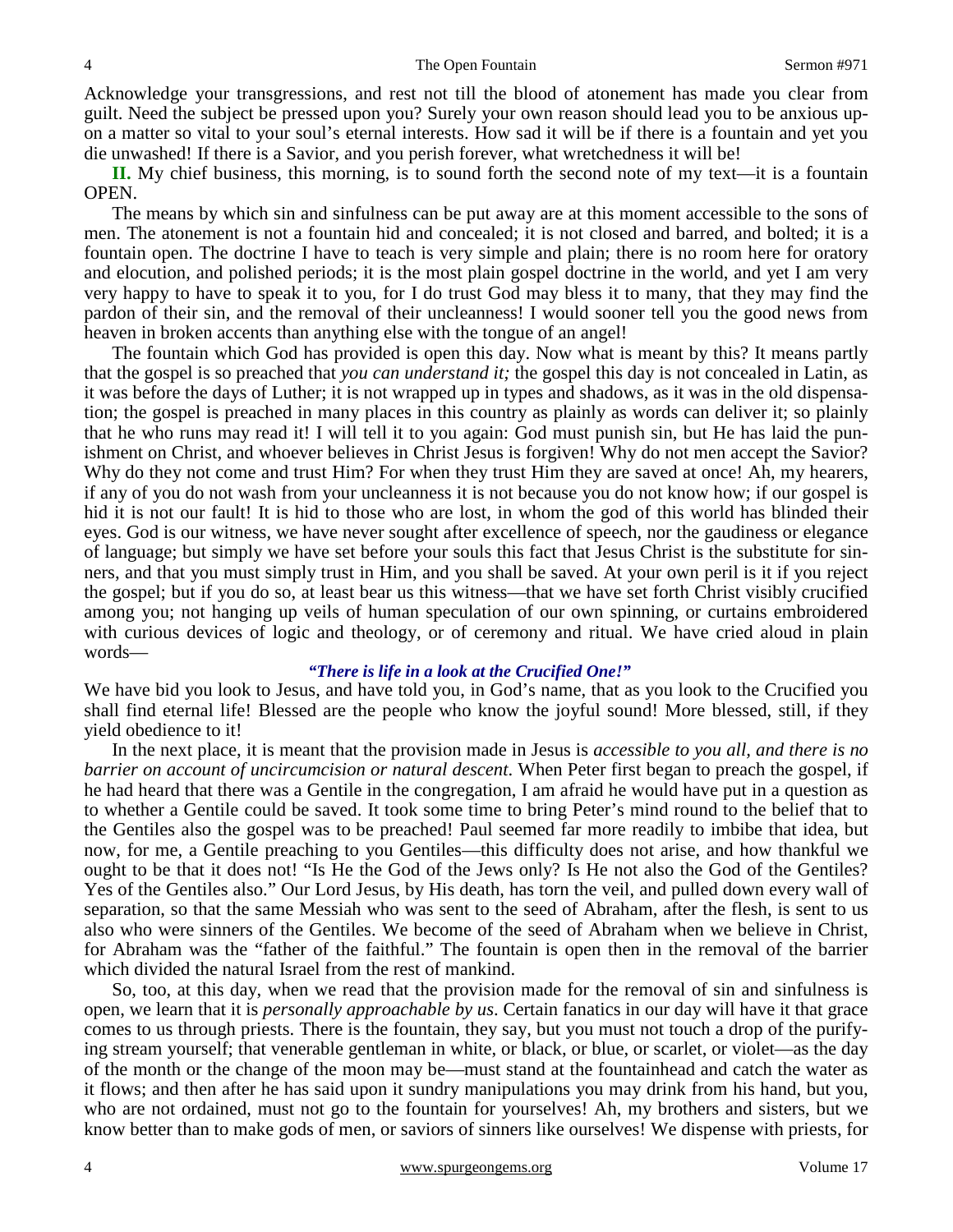### Sermon #971 The Open Fountain

we know that the fountain of salvation is open for us to come personally, and directly, and without any intervention; there is one Mediator between God and man, the Man Christ Jesus, and no other mediator is there! One of our book sellers, abroad some years ago, was selling his Testaments, when the curator of a parish said to him, "Your books say a very great deal about pardon, but I do not see much in them about confession." The salesman was about to reply, when a public notary, who was present, taking up the testament, said to the priest, "Ah, my dear sir, what you say is very true; the New Testament does not say much about confession to priests; do you not remember that Jesus Christ saved the dying thief without the help of a priest, and that St. Stephen, when he was stoned, was not availed by a confessor, but entered glory without a priest?" "Ah," said the priest, "but the rules of the church were very different in those days from what they are now." Full surely they were! We will go back, however to the primitive times, and as the dying thief said, "Lord, remember me," so will we turn our eyes to that once crucified Savior, sitting in the highest heaven, and breathe the same prayer, "Lord, remember me!" And as Stephen looked up directly into heaven, and found peace even amidst that stony shower, so on our dying bed, by His grace, our glance shall be to the Christ in the open heaven; and we shall find rest in our last hours! Blessed be God, the doctrine of justification by faith is now so openly declared that priest-craft cannot hold us captives! The nations no longer need to crouch at the feet of stupid impostors! Now that there is a fountain open, we can say, "Be gone, you priests! The whole herd of you; to whichever church you belong! We who have believed are truly priests, every one of us, and you are mere pretenders! We have done with you! A plague and curse to humanity have you been too long, and the gospel ends your detestable trade!"

The text yet further signifies that *the fountain is not marred by any amount of sin which we have already committed*. If there is a fountain opened on purpose to remove filth, that man must be insane who shall say that his need of washing is a barrier to prevent his using it! Shall I stand outside the bath and say, "I am prevented from bathing because I am filthy"? Everyone detects at once my illogical talk; if the fountain is open for *sin*, then *sin* is a qualification for washing in it; if Christ is a Savior for sinners, then no man may say that on the ground of sin Jesus cannot be his Savior! Rather might he say, "The more truly I am a sinner, the more surely is Christ Jesus suited to me." The exceeding heinousness of my sin, though I had been guilty of adultery, of murder, of crimes innumerable, cannot be a preventative to my being washed in the fountain of atonement; because on account of my sin that fountain is provided on purpose; to put sin away that cleansing flood was poured forth. Yet it is always of the nature of sin, when the soul begins to know the bitterness of it, to make us fear that sin is a disqualification for mercy, and a reason why we should not believe in Christ Jesus the great propitiation for sin! O sinner, do not believe that sin makes you unfit for a Savior! Believe that the Redeemer is come on purpose to save such as you are! Some little time ago an earnest lady, seeking the good of others, met with a poor girl some 20 years of age who had most fearfully fallen, and become a gross sinner, though still so young. She talked with her frequently and at last saw in her tokens of repentance; but the poor girl's complaint was, "I can never be restored; I am so bad, nobody would ever take notice of me." "Have you not a mother?" "No," said the girl, "she died years ago." "Have you not a father?" "Yes, but I have not heard from him for years." "Does he know where you are?" "No, I do not want him to." "Do not you think he would receive you back into his house?" "No, that I *know* he would not; I could not expect him to do so; if I were in his place I would not receive such a one as I am." "Have you ever written to him since you have gone astray?" "No, I have kept out of the way of everybody that knew me; I do not want anybody to know what I am." "Have you tried your father, whether he will receive you?" "No, I knew it was no good, pray do not mention it." "But," said the good sister-in-Christ, "who can tell? I think I will try and see if your father will receive you now that you are truly penitent for the past." "Oh, yes, I hate the sin, but my father would not receive me; it is of no use to ask him." "Well," said the visitor, "I will try." And so she wrote a note to the father, giving him the daughter's address; telling him about her repentance, and entreating that she might be forgiven. What do you suppose was the reply? The next post brought the penitent girl a letter, on the envelope of which was written in large letters, "IMMEDIATE." And when she opened it—well, I cannot tell you all her father said, but it came to this—"Come and welcome I am ready to forgive you; I have been praying night and day that you might be restored to me." Now, just what that father was to his poor lost girl, in tenderness and readiness to forgive, God is to sinners! If there is any unwillingness it is not on *His* part; it is all in their hearts, for the answer to every prayer for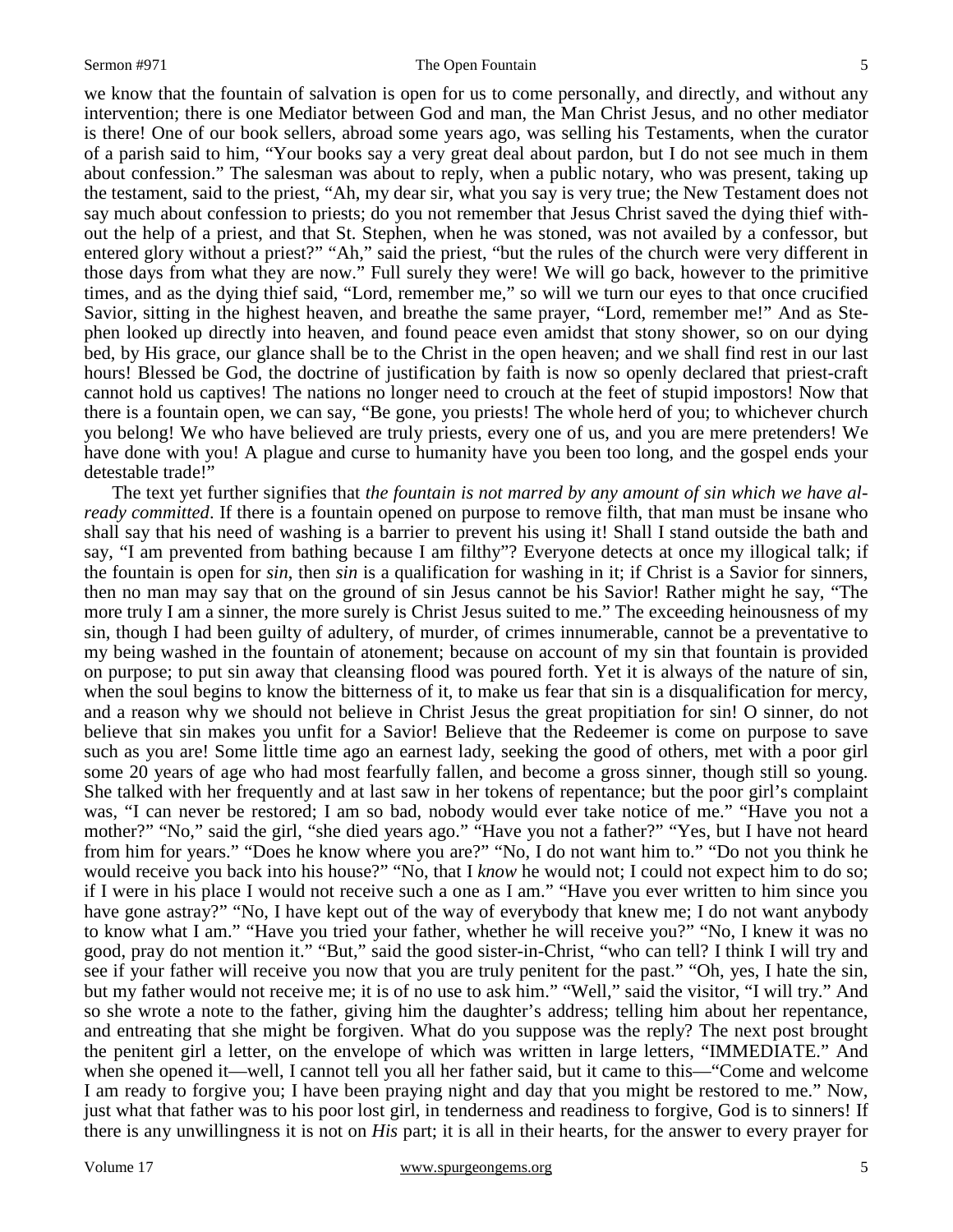His mercy is, "God is ready! He waits to be gracious! His heart yearns over His erring ones." "How shall I give you up?" He says. "How shall I make you as Adam? How shall I set you as Zeboim? My heart is turned within Me, My repentings are kindled together. I will not return to destroy Ephraim: for I am God, and not man." Our guilt, therefore, is no legitimate reason why we should not avail ourselves of the provisions of divine grace!

Neither is there any effectual barrier in *the consideration of our inward sinfulness*. You say, "I could not be a Christian; I have such a bad disposition; I could not become holy; it is impossible." This is true as far as *you* are concerned, but things impossible with men are possible with God! There is a fountain open for this very reason that this uncleanness of yours might be put away; Christ's blood will prove more than a match for the evil of your heart; His Spirit can renew you, make you a new creature, and from this day forward the things you hated you shall love, and the evil things you have delighted in shall become detestable to you. Is it not written, "Behold, I make all things new"?

The fountain of cleansing is not sealed *by any demands in the gospel requiring you to prepare yourself for it before you come*. The fountain is open, and if you are filthy, you are welcome to come to it; all that is asked of you is that you believe in Jesus. This He *gives* you—it is His own work in you! You must also repent and hate the sin which you have committed—this, also, He works in you—causing you, by His Spirit, to loathe the sin which before you delighted in! Had there been a sort of purgatorial preparation; had there been a kind of quarantine through which the sinner had to pass before he could be renewed and forgiven, then the fountain were not completely open; but between you, a sinner, and acceptation before God, there need not be even a step of delay; believe *now*—and by believing you shall obtain the perfect pardon, and the renewal of your soul.

Nor is there any other real barrier to shut up the fountain from the sinner. Some will say, "Perhaps I am not one of the elect." My friend, read the text! The fountain is open—open for all ranks. "The house of David, and the inhabitants of Jerusalem." The doctrine of election, true as it is, does not make my text a lie, or close the fountain of grace upon any seeking soul. Can you think of any other doctrine? Does any other truth discourage you? Whatever it is, I need only quote the text in order to answer your suspicion—"The fountain is open for sin and for uncleanness." Who dares say it is shut? There cannot be anything in theology, nor in nature, nor in heaven, nor earth, nor hell, which can shut what God declares to be open! If you want to be saved; if you come to Christ believing in Him, there is nothing to shut up the fountain of life or prevent you from being cleansed and healed! If there is any shutting and forbidding, it is *your heart* that is closed, and your pride which forbids. No difficulties remain, save only difficulties of your own creating; there are none with God. There is a fountain opened by Him for sin and for uncleanness—and you have enough of both, therefore come with them even as you are. "I believe in the forgiveness of sins." Do you? It is an old doctrine of the Christian church—do you believe it? I think I hear you say, "I believe in the forgiveness of everybody's sin but my own." Brothers and sisters, I believe in the forgiveness of *your* sins! There was a time when it would not have troubled me to believe for *you,* but it troubled me to believe for *myself*. Now I can believe for myself and for you, also. If you desire forgiveness, take it; if you desire a new heart and a right spirit, Jesus will give them to you! The fountain is open, and none shall dare to deny access to the anxious heart. Jesus says, "He who comes unto Me I will in no wise cast out." Would God that some were drawn by the Holy Spirit to come today and partake of the mercy which is so richly provided and so freely presented!

**III.** We have a rich consolation in the last point. The fountain is OPEN STILL.

The text says the fountain is opened, and I do not upon close inspection discover that it declares that it was afterwards shut. I find no intimation that the opening was only for a certain occasion; on the contrary, the opening is left as a fact accomplished. What a blessing is this to every child of God here! The fountain is still open for sin and uncleanness! What a comfort it is to that young man who but lately believed; some little time after conversion there usually comes a period of surprising discoveries; the heart has believed in Jesus and found rest, and it has deluded itself into the idea that it is now so cleanly delivered from sin that it will never fall into it again! But on a sudden it is tempted, it is overtaken in a fault, and then the devil cries, "You! Why, you are not saved! You are not a believer! Look at you!" Many remind me of a little girl who I trust was converted to God; she, in her simplicity, quoted that sweet little hymn to her teacher, and said, "Teacher, 'I laid my sins on Jesus,' and now I love Him so much that I never mean to do any more sins to lay on Him." That is just what we thought when we were first par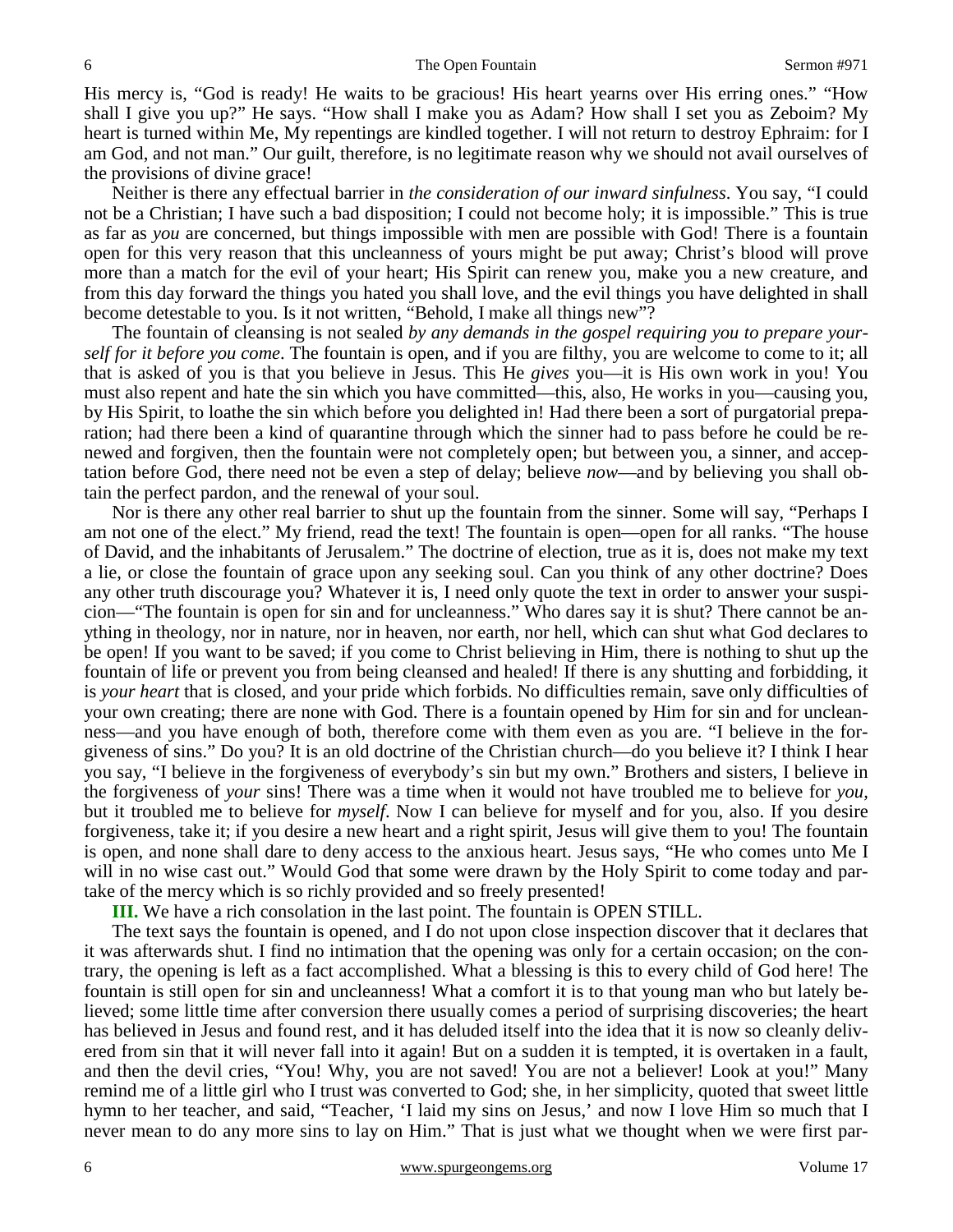doned; we did not quite say so, but we thought so. "All the past too? Yes, that is all on Him; now for the love we bear His name we will never sin again." So we thought! But, alas, we soon found that we were in the body still! When sin is seen to be still within us, how sweetly does the text ring out like a silver bell, glad tidings of great joy—there is a fountain opened! You went at first to Jesus, young believer go again! The fountain is not shut; you have washed in it once; it is not closed nor dried up—wash again! The same Christ you needed when you first believed is there now as ready and willing as ever;

> *"This fountain from guilt not only makes pure, And gives, soon as felt, infallible cure. But if guilt removed returns, and remains, Its power may be proved again and again."*

His blood is equally efficacious! Go, you surprised one, and wash again—

It will happen as we grow older and make progress in the Christian life, that every day we shall discover some fresh degree of defilement acquired by our pilgrimage through a sinful world. Do you ever go to rest a single night without feeling that you have been in many places during the day, and that there is fresh dust upon the garment, new soil upon the feet? Ah, do you think every night there is a fountain opened? Today's sins can be as easily put away as yesterday's sins; and today's sinfulness, which I feel unconquerable for the moment, can still be conquered; I can go to Christ again and say, "Let Your blood kill this sin of mine, and soften my heart into tenderness and Holiness once more." The fountain is still open, and no man can shut it.

I know that you in business, coming into contact with the world, must sometimes encounter some very trying circumstances. When perhaps you thought all would be plain sailing, you meet with terrible storms; though minded to live in peace, you fall into a sort of wrestling match with ungodly men; you are obliged to stand up for your own, and you try to do so with moderation of temper—yet your spirit becomes ruffled, and you have to say afterwards, when undergoing self-examination, "I do not know that I did exactly what I ought to have done; my quiet walk with Christ has been broken by this strife with the sons of men. Woe is me that I dwell in Mesech, and tabernacle in the tents of Kedar." Beloved, there is a fountain open—go again by simple faith and look to Jesus once again, and you will find fresh pardon, and the grace which restores the heart to its repose in Jesus! Your inner life will be again refreshed as you wash in the life-restoring fountain prepared for you.

If you are at all like I am, you will at times feel your inner life to be sadly declining. I am ashamed to confess it, but even when I seek to live nearest to God, I feel an evil heart of unbelief struggling within me. There may come times when you will anxiously inquire, "Can I be a child of God at all? I cannot awaken my feelings towards God; my passions will not stir; even in holy duties I lack the living power. There is the wood, but where is the fire for the burnt offering? I would gladly be zealous, earnest, intense, fervent; but I am sluggish, a very dolt in the Master's cause." At such times we are apt to say, "I must try to make myself somewhat better than this by some means, before I dare again to hope in God." And then we go off to our own *selves,* and our own *works,* and we sink in the deep mire where there is no standing. It is a happy thing if at such moments we turn again to Christ, and say, "O my Master, unworthy as I am to be Your follower; though vilest of all those whose names are written on Your roll, yet I do believe in You still; to your cross I will cling; I will never let go my hope, for You have come to save sinners even such as I am, and on You I will continue to trust." My dear brothers and sisters, you will find that while this restores your peace, it at the same time excites you to seek after higher degrees of holiness. It is the idea of the *worldling that* if sin is pardoned so easily, men will live in it, but it is not so; to the *spiritual* mind, the great love of God displayed in the pardon of sin is the very highest motive for overcoming every unhallowed propensity! A sense of blood-bought pardon seals the death warrant of the most favored sin; we shall always find our safest mode of battling with sin to be a new resort to the cross. Happy is it for us that the blood *cleanses* from all sin; that is, it *continues* to do so every day! I would die in despair if it were not for this truth of God—that there is a fountain open still.

Some of us may have a long time to live, but we shall never outlive that open fountain; others may die soon, but, dear brothers and sisters, in the last moment your eyes may glance at the open fountain, and if the sins of all your life should rise before you; if in grim procession your transgressions should pass before your eyes, each one accusing you, you may fly to the open fountain, and they will disappear! And if the old Adam should rise even at the last, and some strong corruption should seek to prevail,